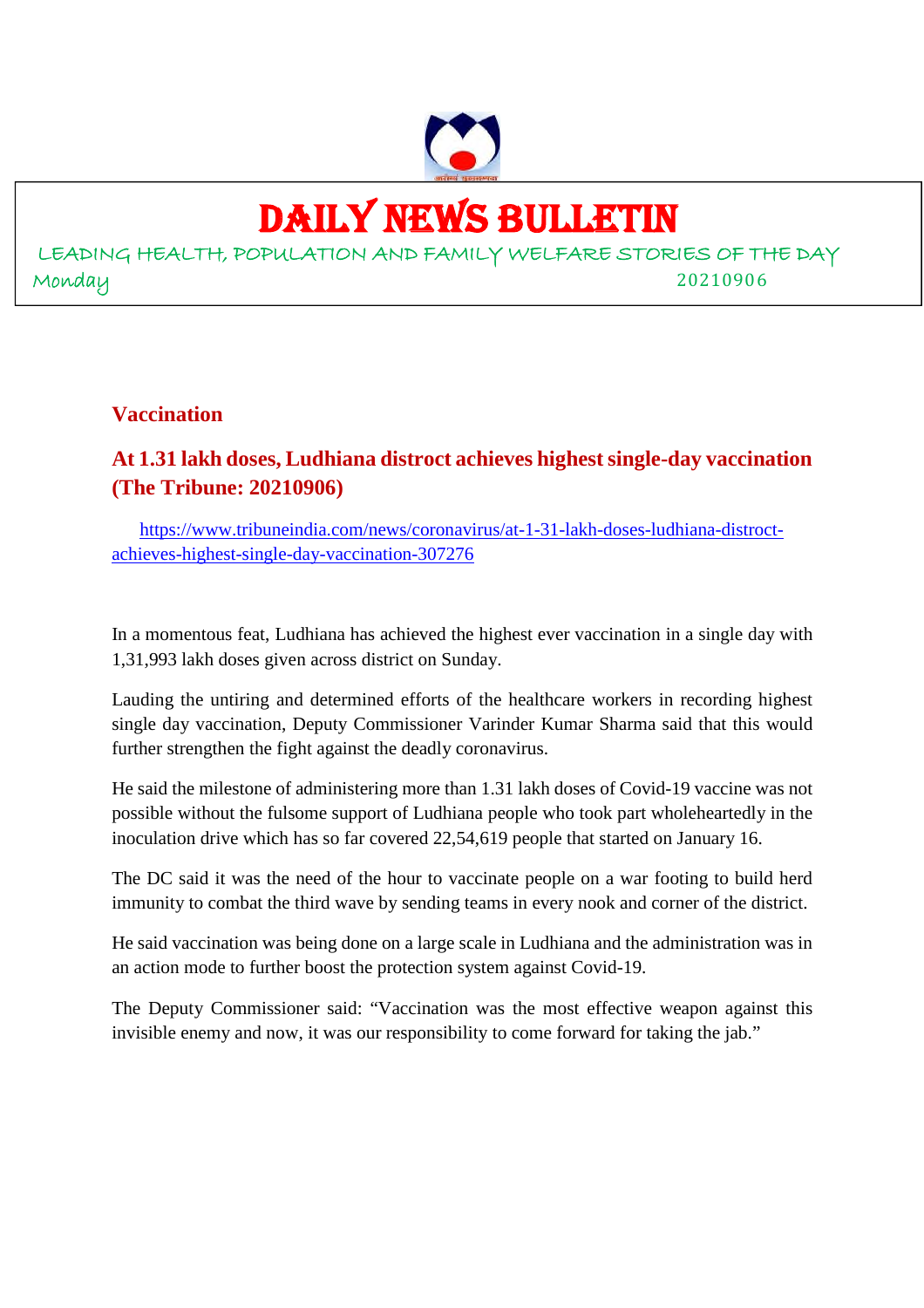#### **Fake vaccines**

#### **Government lists parameters to identify fake vaccines (The Tribune: 20210906)**

https://www.tribuneindia.com/news/coronavirus/government-lists-parameters-to-identifyfake-vaccines-307205

Days after the WHO issued a fake Covid vaccine alert for India and Uganda, the government on Sunday issued guidance to states on how to identify fake batches of Covishield, Covaxin and Sputnik V being used here.

The advisory follows an alert from the WHO about fake Covishield batches in India and a nudge to the government to detect batches in public interest.

The health ministry has now listed specific parameters in its guidance to help states identify fraud batches.

In August, India gave more shots than G7 nations

India on Sunday reached a significant global milestone in Covid vaccine delivery by administering more doses to its population through August than all developed G7 nations put together

The Health Ministry data showed that India administered 180 mn doses in August, as against Canada's 3 mn, UK's 5 mn, Germany's 9 mn, France 13 mn, US 23 mn, Japan 40 mn

Cumulatively, India has administered over 68.46 crore doses to its population as per provisional reports till 7 am on Sunday

For Covaxin authentication, the government has said, "There is an invisible UV helix or a DNA like structure on the Covaxin label. This is visible only under UV light. The micro text hidden in the label claims Dots, which is written as Covaxin; there is a green foil effect in the X of Covaxin."

For Covishield the guidelines are even more elaborate. Authentication details include — the text font of the generic name is in un-bolded format; the label is overprinted with CGS NOT FOR SALE; The SII logo is printed at a unique angle; the letters are printed in a special white ink.

The WHO had earlier said falsified Covid-19 vaccines posed a serious risk to global public health and placed an additional burden on vulnerable populations and health systems and called for urgent detection and removal of falsified product batches in India and Uganda to prevent harm to patients.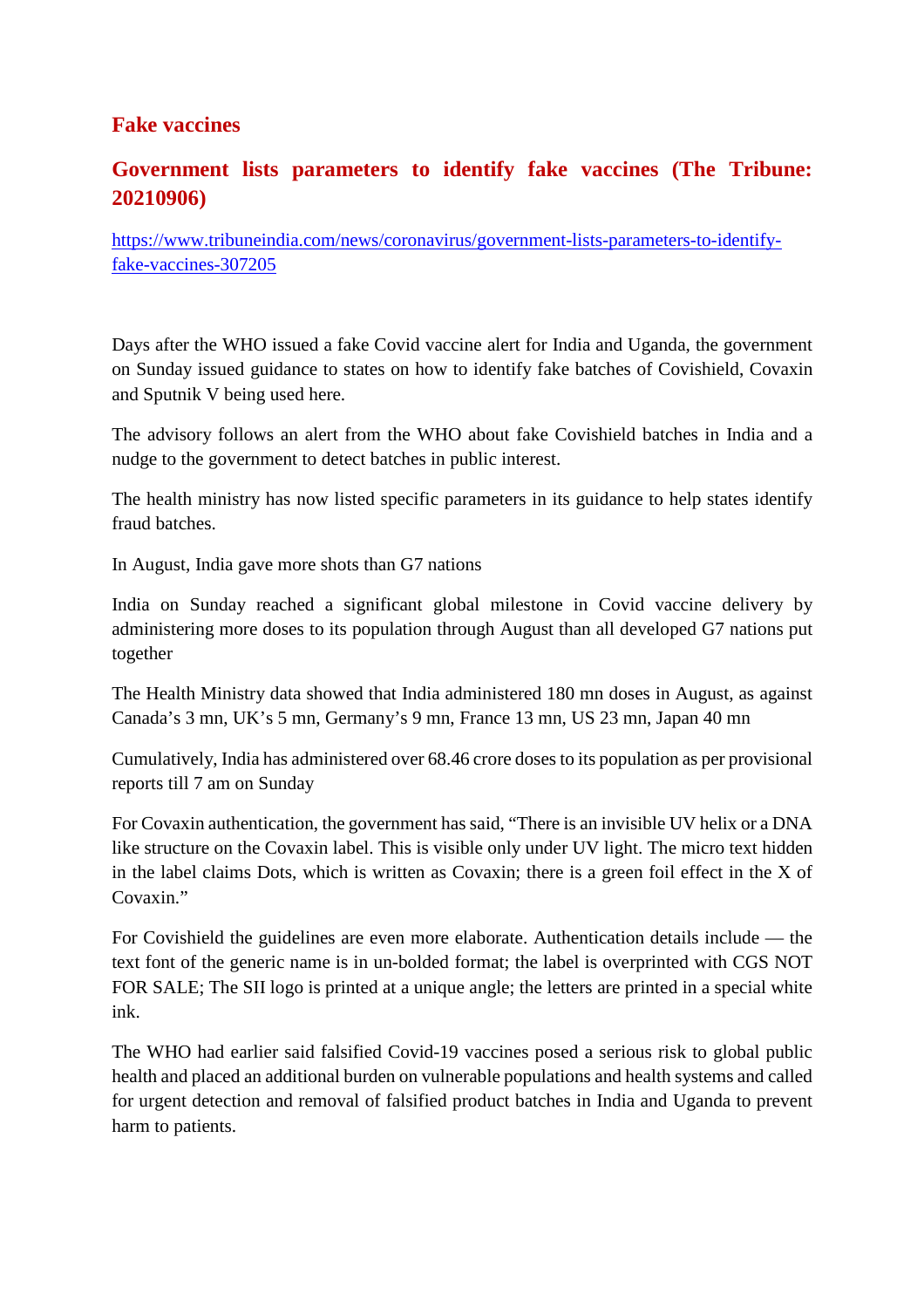#### **Covid update**

#### **Covid update: New variant prompts Health Dept to screen international travellers(The Tribune: 20210906)**

https://www.tribuneindia.com/news/coronavirus/covid-update-new-variant-prompts-healthdept-to-screen-international-travellers-307009

14-day home quarantine mandatory for people coming from abroad

Following reports of new Covid mutations across the globe, the Health Department has once again started screening international travellers.

Officials of the Health Department said they would be screening travellers coming from the United Kingdom, South Africa, Botswana, China, Mauritius, New Zealand and Zimbabwe. Besides, travellers from Europe and the Middle East would also be screened by the Health Department, they added.

The Health Department has mandated 14 days home quarantine for travellers coming from the listed countries.

Dr Prince Sodhi, Civil Surgeon, Patiala, said travellers would only be home isolated. However, health officials would remain in constant touch with travellers during the quarantine period, he added.

"We will be taking samples of travellers on the seventh day of their arrival. Until now, six travellers from the UK have been under surveillance," he said.

Notably, a new variant of Covid, C.1.2., which was first reported from South Africa, has now spread to China, the Democratic Republic of the Congo, Mauritius, England, New Zealand Portugal and Switzerland. Following this, health officials after receiving directions from the state Health Department have started screening travellers from these countries.

Dr Sumeet Singh, district epidemiologist, said steps to quarantine and test travellers were taken after cases of new variants were reported from these countries.

"The decision to screen and test travellers has been taken as a precautionary measure to curb the spread of new variants. However, as of now there is no need to panic," he added.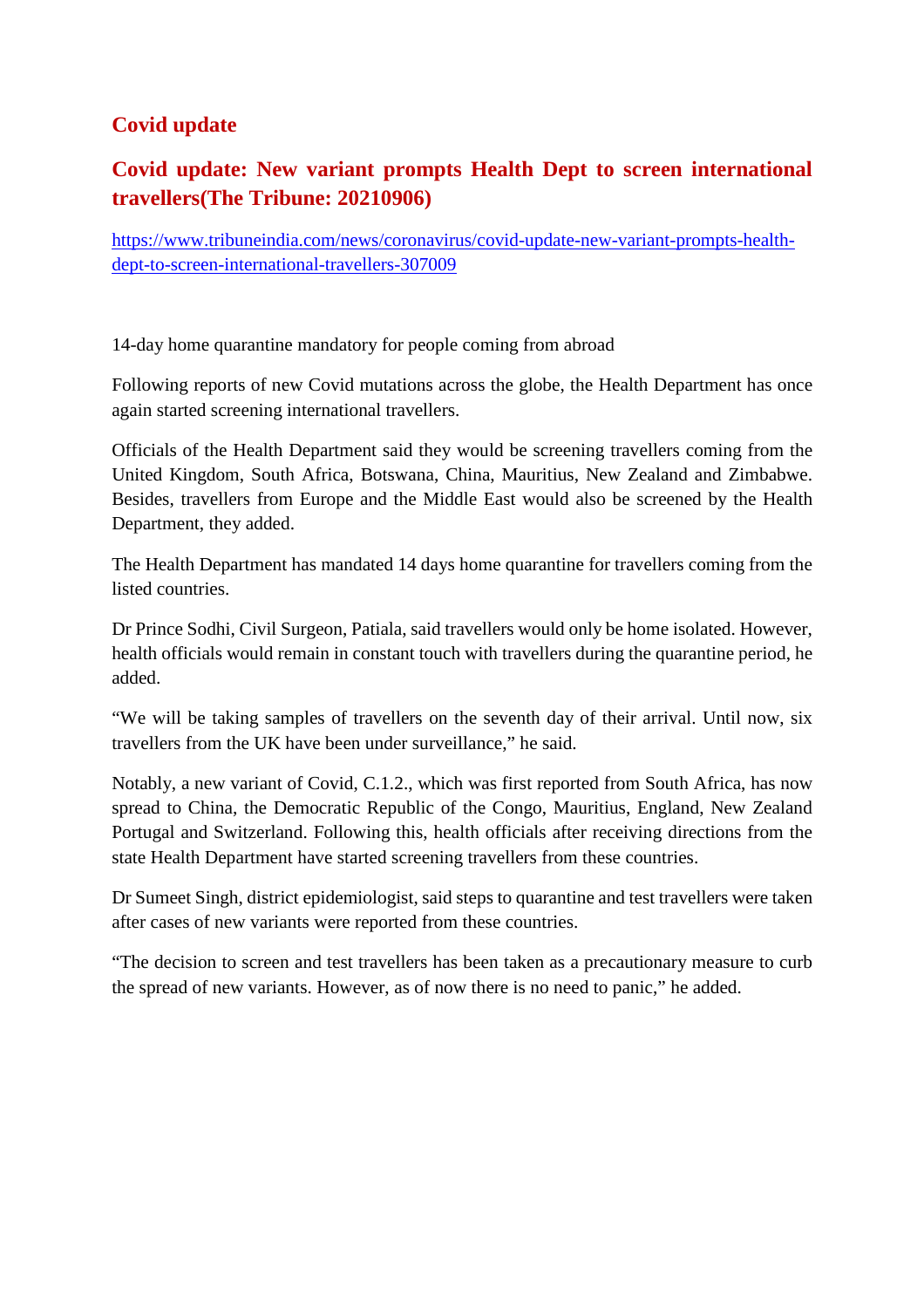#### **Medical Education (The Asian Age: 20210906)**

http://onlineepaper.asianage.com/articledetailpage.aspx?id=15816510

# Rural post should be a must for docs for promotion: V-P

**AGE CORRESPONDENT** NEW DELHI, SEPT. 5

Vice-president M. Venkaiah Naidu said on Sunday that serving in rural<br>areas should be made mandatory before giving the first promotion to doctors in the government sector.

Speaking at the 11th Annual Medical Teachers' Day Awards function, the vice-president said that three-to-five years' service in the rural areas for young doctors was essential while pointing out that 60 per cent of the country's population lives in the villages.

Calling for creating state-of-the-art health infrastructure across the country, particularly in the rural areas, the vicepresident said the Covid-19 pandemic has accentuated the need for better health infrastructure and advised the state governments to bestow special attention on this aspect.

He stressed the need to increase the number of medical colleges while referring to the government's efforts to bridge the gap in doctor-patient ratio in the country and added the doctor-patient ratio was 1:1,456 as against the WHO norm of 1:1000.



Both, medical education and treatment should be affordable and within the reach of the common man...



He pointed out that the urban-rural ratio of doctors was also highly skewed with more medical professionals opting to work in urban areas.

Mr Naidu also emphasized that both medical education and treatment should be affordable and within the reach of the common man.

He said that top priority should be accorded to education and health sectors with a greater allocation of budget.

"Both, medical education and treatment should be affordable and within the reach of the common man," he said.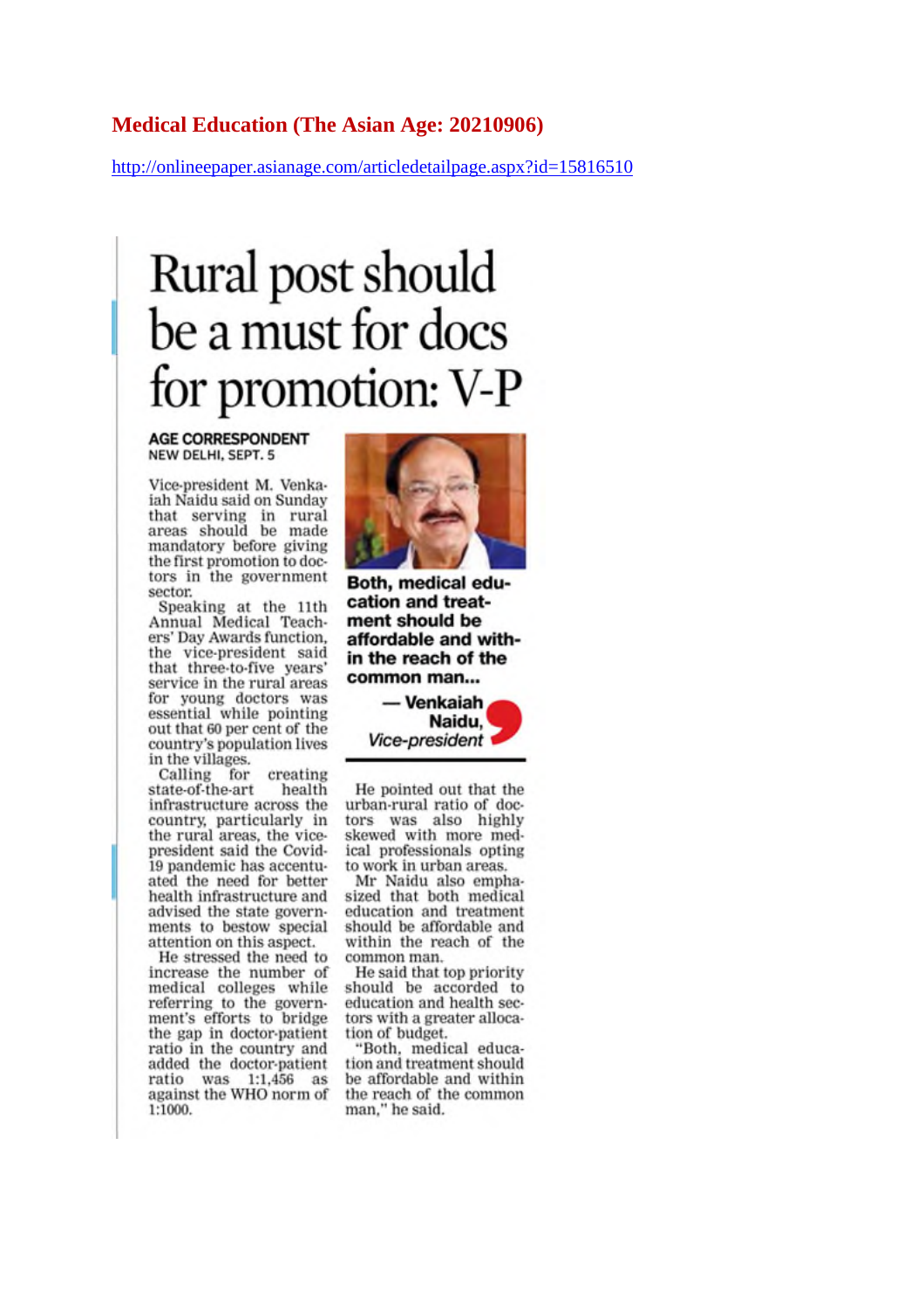http://onlineepaper.asianage.com/articledetailpage.aspx?id=15816256

## **HOLISTIC WELLNESS** Music therapy, a balm for the soul

MUSIC HAS IMMENSE HEALING POWER AND HAS BEEN PRACTICED ACROSS CULTURES SINCE TIME IMMEMORIAL TO EASE PAIN, CALM ANXIETY AND CURE CERTAIN AILMENTS



ctivities like listening to  $\sum_{\substack{\text{mustic, sing nor only only a number of days.} \text{using an instrument have on an individual's mind and positive images.} \text{We speak with some processing.} \text{We speak with some problems.} \text{We speak with some words.} \text{we have a basic total value.} \text{We can be used to be a good solution.} \text{We can use a more general solution.} \text{We can use a more general solution.} \text{We can use a more general solution.} \text{We can use a more general solution.} \text{We can use a more general solution.} \text{We can use a more general solution.} \text{We can use a more general solution.} \text{We can use a more general solution.} \text{We can use a more general solution.} \text{We can use a more general solution.} \text{We can$ 

#### SOLACE IN MUSIC

 $\fbox{\parbox{0.9\linewidth}{\textbf{D}}\begin{tabular}{l} \textbf{r} & Anshuman & Agarwal,\\ \textbf{3}}\\ \textbf{and} & Robotic & Surgery\\ \textbf{Indrargrastha Apollo Hospital,} \\ \textbf{Delhi, says, "Singing is healing for me and takes away all the sources in the body, which arises from hours of different sums;\\ \textbf{or one is nonours of initial energy.} \end{tabular}$ es from hours of difficult surge<br>eries. For me, singing started in<br>my early childhood. My grandfa-<br>ther's friend was a musician and<br>he trained me for a few months<br>although academic pressures<br>compelled me to discontinue it. compelled me to discontinue it.<br>Later in college, I started learned me to discontinue it.<br>Later in college, I started learned inprove my singing. One of the<br>oppitals I worked for promoted cultural activities, with regular<br>

#### **'IT HELPS TO CONNECT WITH**<br>THE SOUL'

THE SOUL<br>
THE SOUL<br>
THE SOUL<br>
The Soult of the Soult of the Soult<br>
choice) can lead to model level<br>
condition and relaxation. It can help<br>
noundings while helping to con-<br>
noundings while helping to con-<br>
noundings while h any amount of practice is insufficient."

**DID YOU KNOW!**<br>
The late neurologist, oliver it was consistent to the state in the Brain argued that music is essential to being human in varyer ways that we've only begun to understand.<br>
ter reward and pleasure, which is

## **NAVIGATE THROUGH<br>YOUR EMOTIONS'**

**Example 10 and Solution Control Control Control Control Control Control Control Control Control Control Control Control Control Control Control Control Control Control Control Control Control Control Control Control Contr** 

Everybody responds differently to sound. You had to be conscious and remain aware of how your<br>body is responding specifically to certain sounds and<br>see what works best for you. Make a playils of songs<br>that you associate wi und. You have Music is one of<br>the most emotive<br>powerful ability to<br>powerful ability to<br>disarm and allow a<br>person to feel safely<br>vulnerable. Much like<br>that it doesn't require<br>that it doesn't require<br>abouther human being to<br>be present. Mu be present. Music can



be present waste can<br>heal one's spirit and emotions i<br>identification and transformatio otions in two ways -- Nithya Raiendran

#### **FINDING SOLUTIONS IN MUSIC**

**FINDING SOLUTIONS IN MUSIC**<br>
Nithya Rajendran, Indian classical music<br>
Nivocalist (Hindustani and Carnatic) and<br>
Founder Music Wruksh, relis unst also take the created<br>
sylal music wruksh "as an univor the average sylal

and pure. Music appreciation inculcated very<br>early in children has powerful developmental early in

#### 'MAKE MUSIC A PART OF LIFE'

"One of the easiest ways to use music for wellness is to engage more actively in listening to, singing or playing and learning music. Starting with setting aside to 15 mins a day to devote to musical activities, including "One of the easiest ways to use music for wellness

> - The author is a lifestyle, travel and food writer to be reached at<br>chand.sharmila@gmail.com

**MUSIC HELPS TO** 

It gives me a<br>high if I can sing<br>a song without<br>finding faults<br>myself. It's like

mysen, it's like<br>performing an<br>operation nicely,<br>flawlessly.<br>Singing and<br>surgery are both<br>arts (and arts (and<br>wrongly termed<br>as science, in<br>my opinion).<br>Often, good music gives me - Dr Anshuman

Agarwal

**DID YOU KNOW?**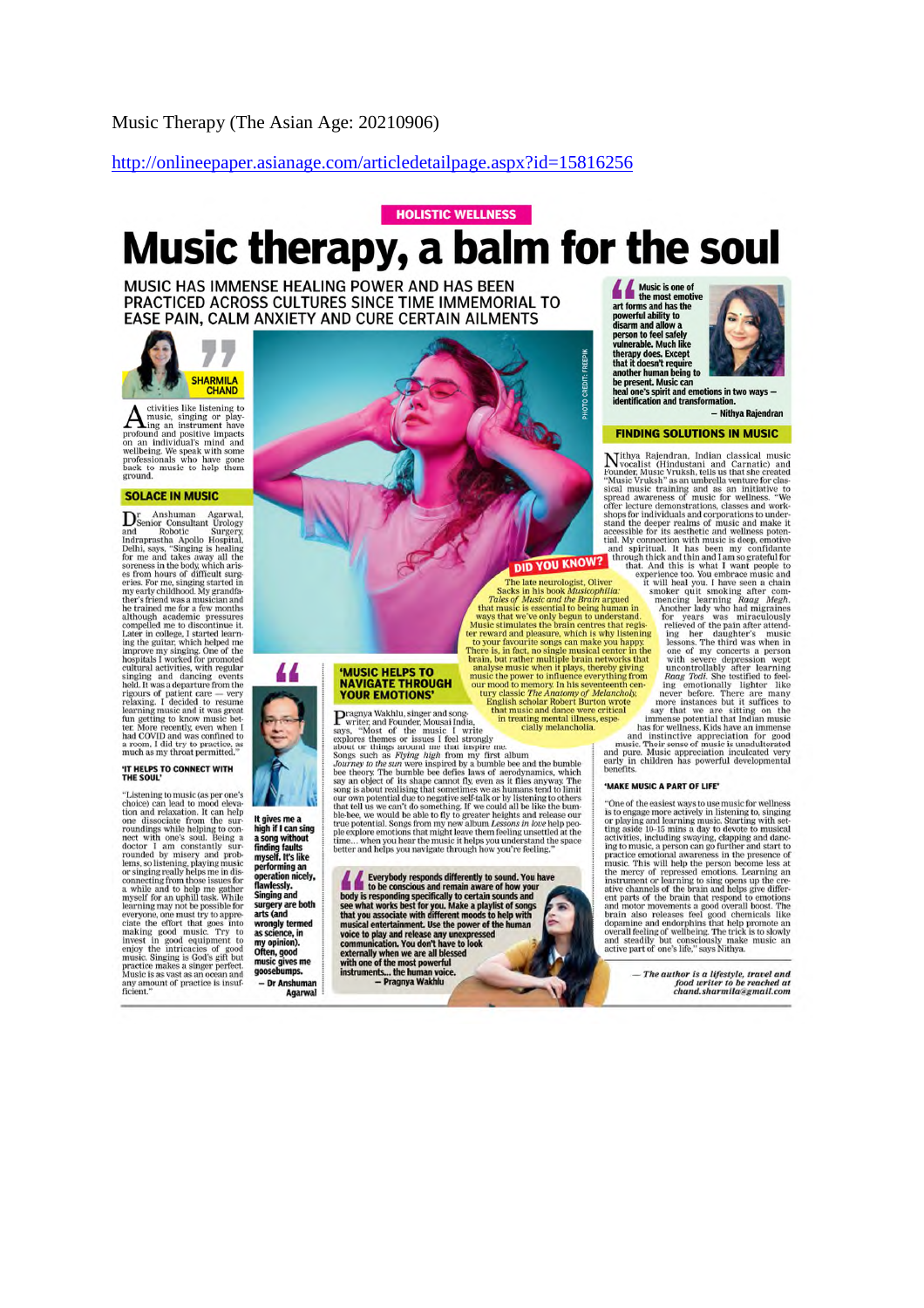#### **Food and Nutrition**

#### **Nutritionist explains the amazing benefits of sprouts (The Indian Express: 20210906)**

https://indianexpress.com/article/lifestyle/food-wine/why-sprouts-nutritionist-explains-itsvarious-benefits-7441141/

"While beans have their own energy and live foods have another whole gamut of energies, sprouts on a physical level are richer in protein and have a higher enzyme activity," she said

sproutsA bowl of sprouts can be your guilt-free binge whenever you experience hunger pangs. (Source: Unsplash)

Breakfast is said to be the most important meal of the day, and rightly so. After hours of overnight fasting, breakfast gives us a boost of energy. Thus, it is essential that your breakfast is packed with all the essential nutrients. As such, we are often told to include a bowl of sprouts in our diet, especially for breakfast. It is not just a delicious food option but also a healthier alternative.

A bowl of sprouts can be your guilt-free binge whenever you experience hunger pangs. You can always go creative with sprouts to add more flavours without compromising your health. Nutritionist Shonali Sabherwal elaborated upon the various benefits of sprouts and why you should eat them.

"While beans have their own energy and live foods have another whole gamut of energies, sprouts on a physical level are richer in protein and have a higher enzyme activity; they are beneficial for you in every way," she said in an Instagram post.

#### **Ayurveda**

#### **Ayurvedic expert suggests simple ways to prevent and treat acidity (The Indian Express: 20210906)**

https://indianexpress.com/article/lifestyle/health/ayurveda-doctor-suggests-simple-ways-toprevent-and-treat-acidity-7473416/

"Take enough rest, drink enough water, have sound sleep, practice yoga, pranayam, meditation and exercise regularly," Dr Dixa Bhavsar advised

acidityPrevent and treat acidity with these simple home remedies. (Source: Pixabay)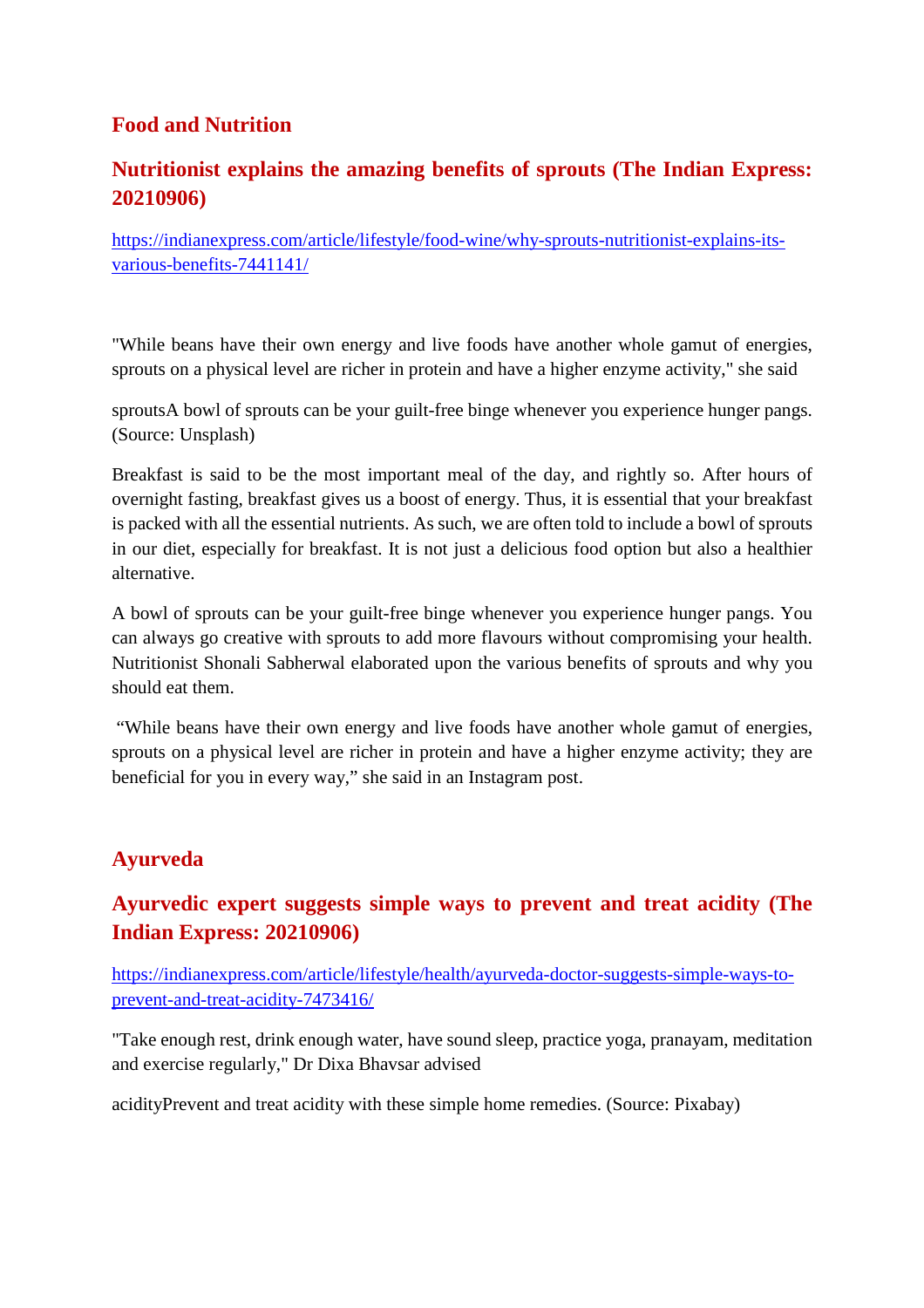Acidity is a common problem that most people experience at some point or another. It usually manifests as a burning sensation in the chest that leads to restlessness and irritability. A number of factors like stressful lifestyle and injudicious eating can lead to acidity.

However, with few simple lifestyle changes, you can prevent acidity. Ayurvedic expert Dr Dixa Bhavsar, said, "First step towards treating a disease is to prevent it as prevention is better than cure".

#### **Type 2 diabetes risk**

### **Weight gain in pandemic increased type 2 diabetes risk: UK study (The Indian Express: 20210906)**

https://indianexpress.com/article/lifestyle/health/weight-gain-in-pandemic-increased-type-2 diabetes-risk-uk-study-7489101/

The NHS estimates that weight gain of one kg, or 2.2 pounds, can increase someone's risk of diabetes by around 8 per cent

diabetes, diabetes in the pandemic, weight gain in the pandemic, type 2 diabetes risk, type 2 diabetes and pandemic, weight gain and type 2 diabetes risk, UK study, indian express news"The pandemic has changed every part of our lives and taken a toll on mind and body, with thousands of people paying a heavy price." (Photo: Getty/Thinkstock)

Extra weight gained as people lived through the COVID-19 pandemic and multiple lockdowns means they are at a higher risk of developing type 2 diabetes, a new UK study reported on Saturday.

The study, published in 'The Lancet Diabetes & Endocrinology', shows that people aged under 40 enrolling on the National Health Service (NHS) Diabetes Prevention Programme have seen the greatest differences in weight, and are an average of eight pounds heavier than those enrolling before.

The NHS estimates that weight gain of one kg, or 2.2 pounds, can increase someone's risk of diabetes by around 8 per cent.

"The pandemic has changed every part of our lives and taken a toll on mind and body, with thousands of people paying a heavy price, and many gaining weight during lockdown," said Dr Jonathan Valabhji, NHS national clinical director for diabetes and obesity.

"The increase in weight also means an increased risk of type 2 diabetes, which is associated with many of the common types of cancer, blindness, amputations as well as heart attacks and strokes.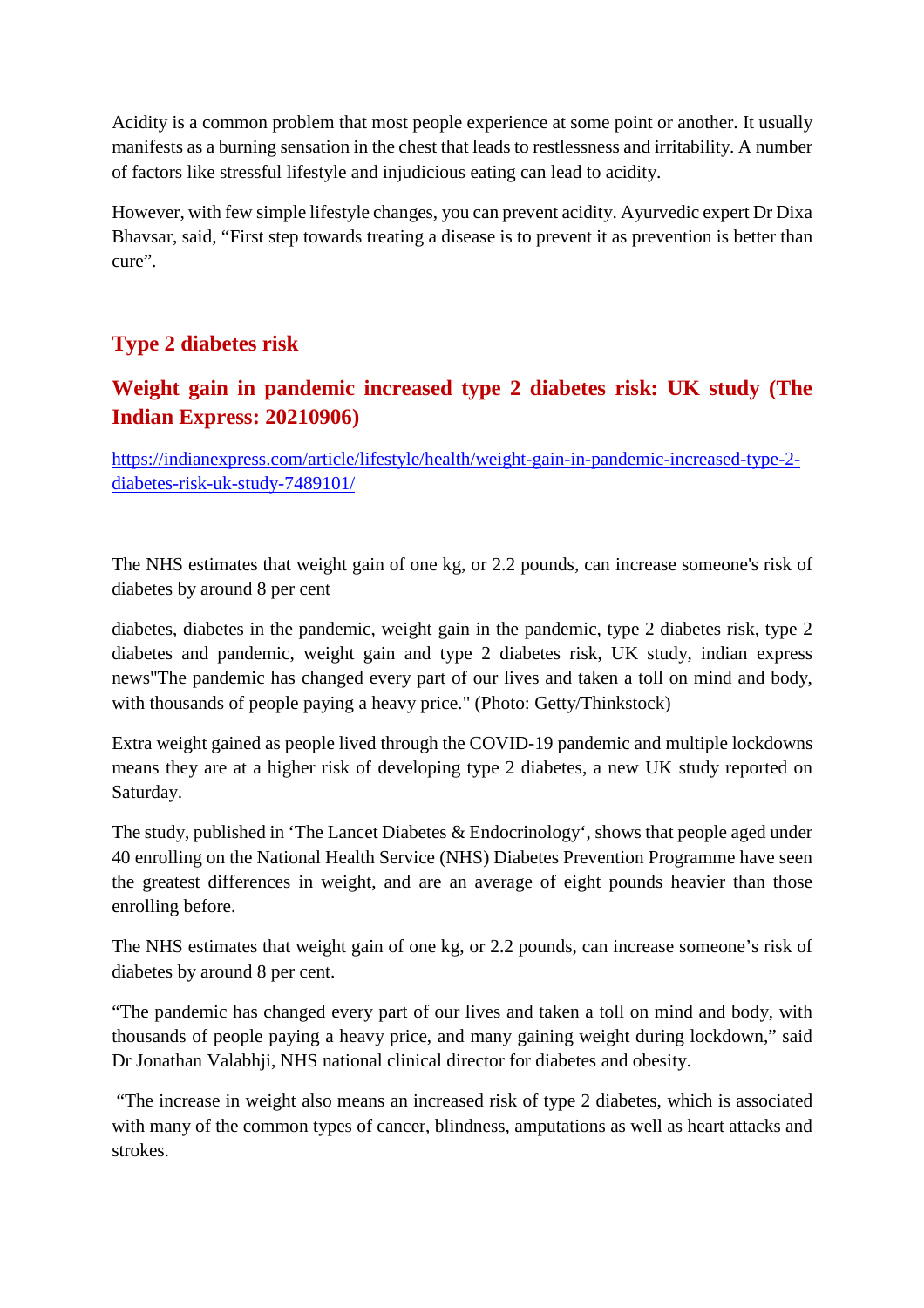"As we return to normal life, there has never been a better time to make small changes to improve our health, our NHS Diabetes Prevention Programme can help people do just that," he said.

The study compared the weight of people at high risk of type 2 diabetes starting the NHS's Diabetes Prevention Programme (DPP) during COVID-19 to that of participants starting the programme over the three years prior to the pandemic.

It found that people seeking the NHS help to lose weight during the pandemic are on an average five pounds heavier than those starting the programme during the previous three years.

The NHS is therefore urging people who fear they may be at risk of type 2 diabetes to come forward for help. It has fast-tracked access to the programme after research found that people are twice as likely to die from COVID-19 if they have type 2 diabetes.

"Type 2 diabetes is a complex condition with multiple risk factors that include age, family history and ethnicity. Living with obesity is the single greatest risk factor, and accounts for 80- 85 per cent of someone's risk of developing the condition," said Dan Howarth, Head of Care at Diabetes UK.

diabetes, diabetes in the pandemic, weight gain in the pandemic, type 2 diabetes risk, type 2 diabetes and pandemic, weight gain and type 2 diabetes risk, UK study, indian express news It found that people seeking the NHS help to lose weight during the pandemic are on an average five pounds heavier than those starting the programme during the previous three years. (Photo: Getty/Thinkstock)

"This study suggests that during the pandemic, there may have been an increase in the body weight of people at high risk of type 2 diabetes. This is concerning as it could lead to rates of the condition rising more steeply down the line," he said.

People can check their risk online and self-refer themselves for weight loss support through the world leading programme. As well as being referred for support by their general practitioners, people can now self-refer for support by using an online tool, hosted by Diabetes UK, to calculate their risk of developing type 2 by answering a series of questions about risk factors including age, weight and ethnicity.

Those who qualify will be able to choose how they complete the programme, either by joining group sessions by a video link or telephone with an experienced coach or through digital support, which includes online peer support groups, and in some areas, wearable tech.

The NHS has also been piloting low calorie diets for those recently diagnosed with type 2 diabetes to put the condition into remission.

According to official data, more than 405,000 people have been helped by the NHS Diabetes Prevention Programme since it was first established in 2016 and have been provided with bespoke advice on healthy eating, physical exercise and weight management.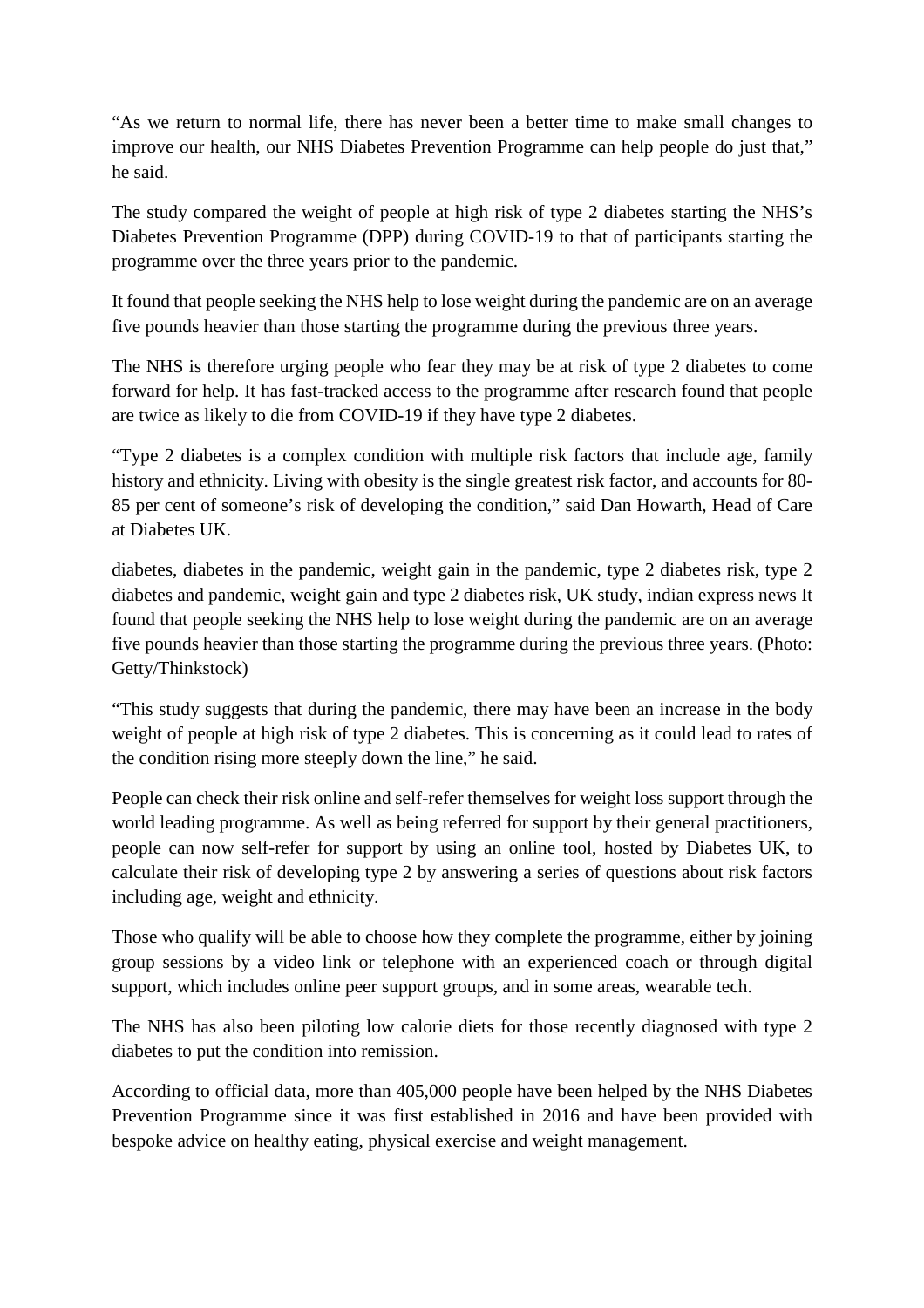The latest NHS data shows that people completing the programme typically achieve an average weight loss of 3.3 kilograms, and 3.6 kilograms for those who are overweight or obese, reducing their risk of type 2 diabetes significantly.

#### **Health benefits of fasting**

#### **What are the health benefits of fasting? (The Indian Express: 20210906)**

https://indianexpress.com/article/lifestyle/health/benefits-of-fasting-weight-loss-skincarehair-care-energy-detoxification-7490405/

"Fasting has been shown to have many health benefits, from increased weight loss to better brain function"

fasting, why is fasting important, how to fast, health benefits of fasting, dry fasting, intermittent fasting, health, weight loss, how does fasting boost health, indian express newsHow often do you fast? (Photo: Getty/Thinkstock)

While consuming a diet that is healthy and nutritious is important, sometimes fasting is encouraged, too. Luke Coutinho, a holistic lifestyle coach, during an interaction with indianexpress.com last year, had said that as a practice, fasting "spread to all religions due to its health and spiritual benefits".

"Fasting is not starvation. Fasting is not deprivation. Fasting is a discipline where one willingly gives their body and digestive system a break, redirecting the energy towards rejuvenation and detoxification," he had said.

Fasting, therefore, is understood to have many health benefits. Taking to Instagram, Radhika Iyer Talati, the founder of Food by Anahata, an entrepreneur, yogini, mountaineer and philanthropist, has explained "fasting has been shown to have many health benefits, from increased weight loss to better brain function".

In the accompanying video, she has said that she learnt a few things about her own body when she started fasting, which she has been doing for 11 years now. "I lost a lot of weight, but I became smarter, my brain started working better," she said.

Talati continued: "Water retention in my body started to reduce, my digestion improved, my skin allergies disappeared. My face started to shine, my hair started to grow better."

She said she realised people eat because they are "bored". She encouraged them to fast to see how their life changes.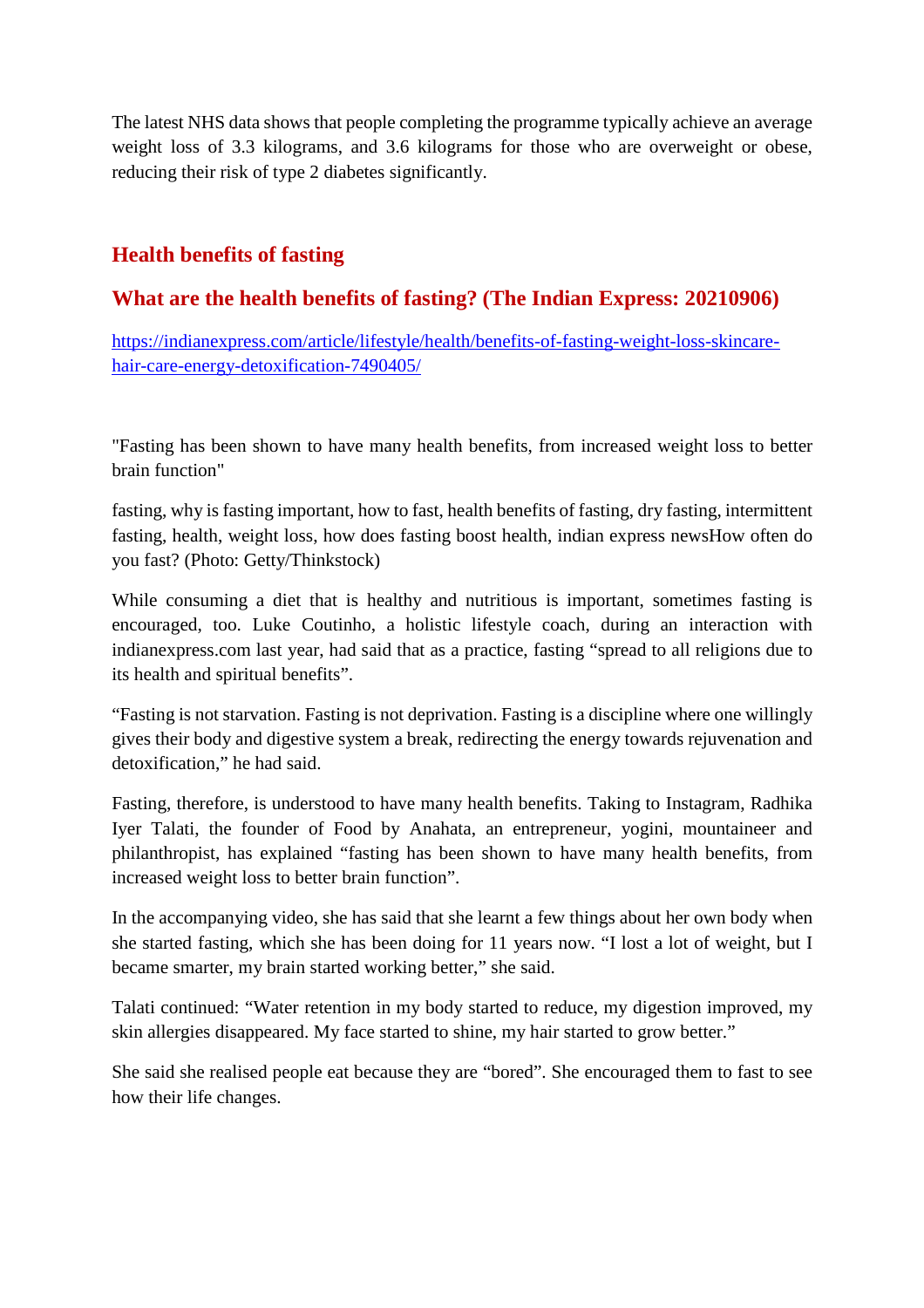Coutinho had explained that fasting doesn't have to suit everyone. "If one form of fasting doesn't suit a person, for example dry fasting, in case of a health condition like recurrent UTI, they can adopt intermittent fasting. In the end, it's about what suits a person."

#### **Antimalarial vaccine–drug**

#### **Antimalarial vaccine–drug combo proves most efficacious in Africa trial (The Hindu: 20210906)**

https://www.thehindu.com/sci-tech/health/antimalarial-vaccinedrug-combo-proves-mostefficacious-in-africa-trial/article36294238.ece

When the first malarial vaccine (named RTS, S) was used along with drugs, the efficacy went up to 70%, or more

When the World Health Organization's Strategic Advisory Group of Experts on Immunisation (SAGE) considers, on October 6, evidence to decide on the roll out

#### **Infections**

#### **Explained | Why are 'breakthrough' infections a concern? (The Hindu: 20210906)**

https://www.thehindu.com/sci-tech/health/explained-why-are-breakthrough-infections-aconcern/article36297637.ece

Why are people who are double-vaccinated still getting COVID-19? Do vaccines work against variants?

The story so far: India's second wave has not fully dipped and over the past seven days, daily infections of COVID-19 have logged over 40,000 cases. The rise in daily infections is primarily seen in Kerala and Maharashtra, which paradoxically are also among the States which have a high rate of vaccination. In this context, there are concerns about the rise in 'breakthrough infections' or confirmed infections in those who have got the second dose of the vaccine at least two weeks earlier.